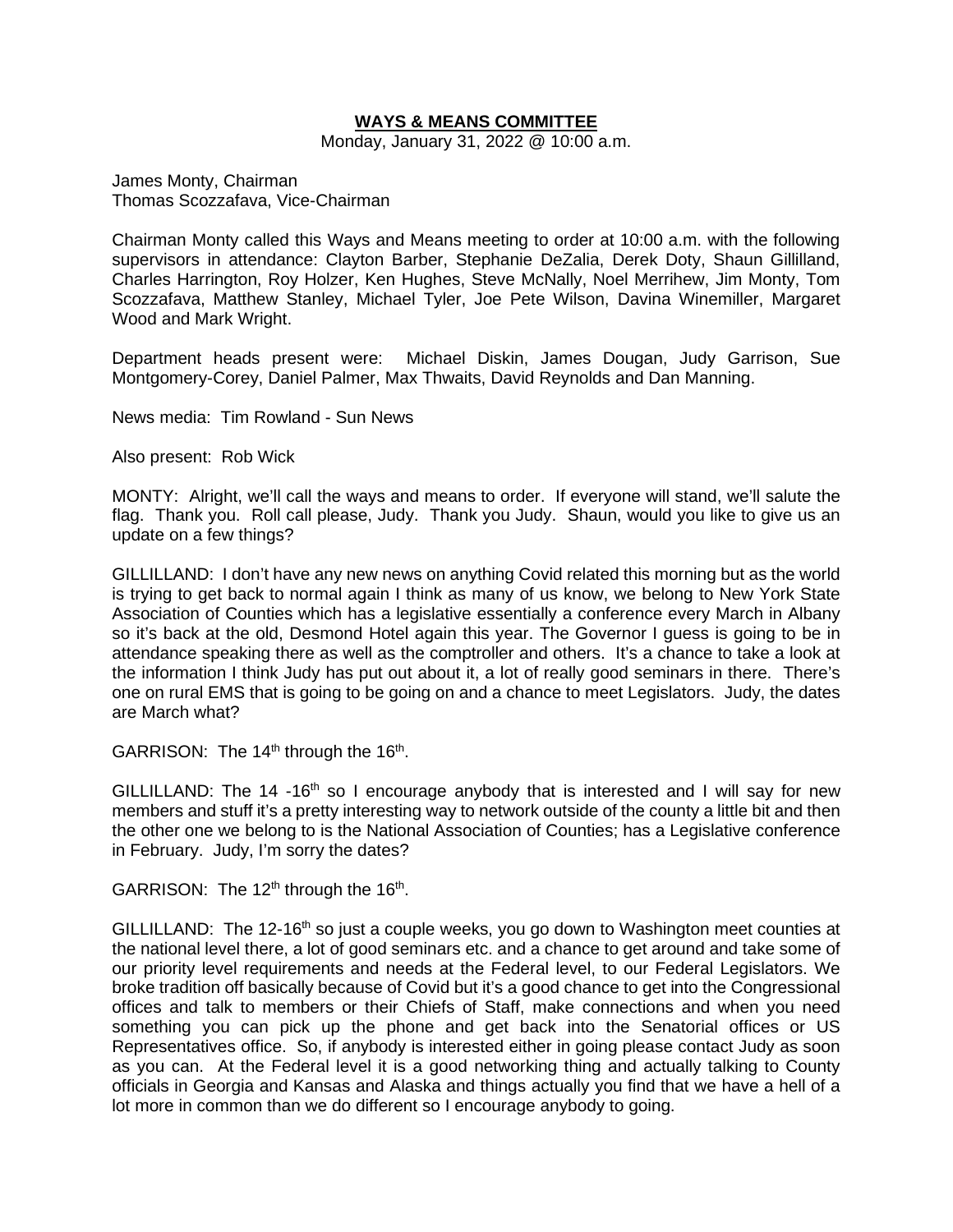MONTY: Thank you Shaun. Moving onto resolutions.

#### **PUBLIC SAFETY Monday, January 10, 2022 Chairman – S. McNally Vice-Chairman – I. Tyler**

- **1. RESOLUTION AUTHORIZING THE EMERGENCY SERVICES DEPARTMENT TO APPLY AND ACCEPT THE 2021 STATEWIDE INTEROPERABLE COMMUNICATIONS GRANT (SICG21.) Holzer, Merrihew**
- **2. RESOLUTION AUTHORIZING THE COUNTY CHAIRMAN OR COUNTY MANAGER TO EXECUTE A FIVE-YEAR CONTRACT AGREEMENT WITH THE OPTION TO EXTEND FOR ANOTHER FOUR YEARS; WITH PICTOMETRY INTERNATIONAL FOR UPDATING OUR COUNTY EAGLE VIEW FLIGHT IMAGERY IN AN AMOUNT NOT TO EXCEED \$728,552.04. Wilson, Scozzafava**

MONTY: Discussion?

McNALLY: At one time, there was discussion possibly of using one of these grants through the fire I believe when Don Jaquish was here paid, for that was that an option?

PALMER: I think there was one fly over we took out of the SICG grants or a portion of it out but –

McNALLY: I think we did it one time. I don't know if there was an opportunity to do it again?

PALMER: Max might know but we didn't plan on it, let's put it that way. We expected to take it out of fund balance is where I had originally planned for it.

MONTY: Does that answer your question Steve?

McNALLY: Yes, I just didn't know if that was something, possibly that could be taken out of there? Thought it would help.

MONTY: Any other questions?

PALMER: I will get a breakdown from Max what's in the SICG grant now, okay?

McNALLY: Alright, thank you.

PALMER: And that SICG grant was for \$799,000.

McNALLY: At one time I think we used one of those grants.

PALMER: Yeah, I think we may have. Yes.

MONTY: No other questions? All in favor signify by saying aye, opposed – carried. **ECONOMIC DEVELOPMENT Monday, January 10, 2022**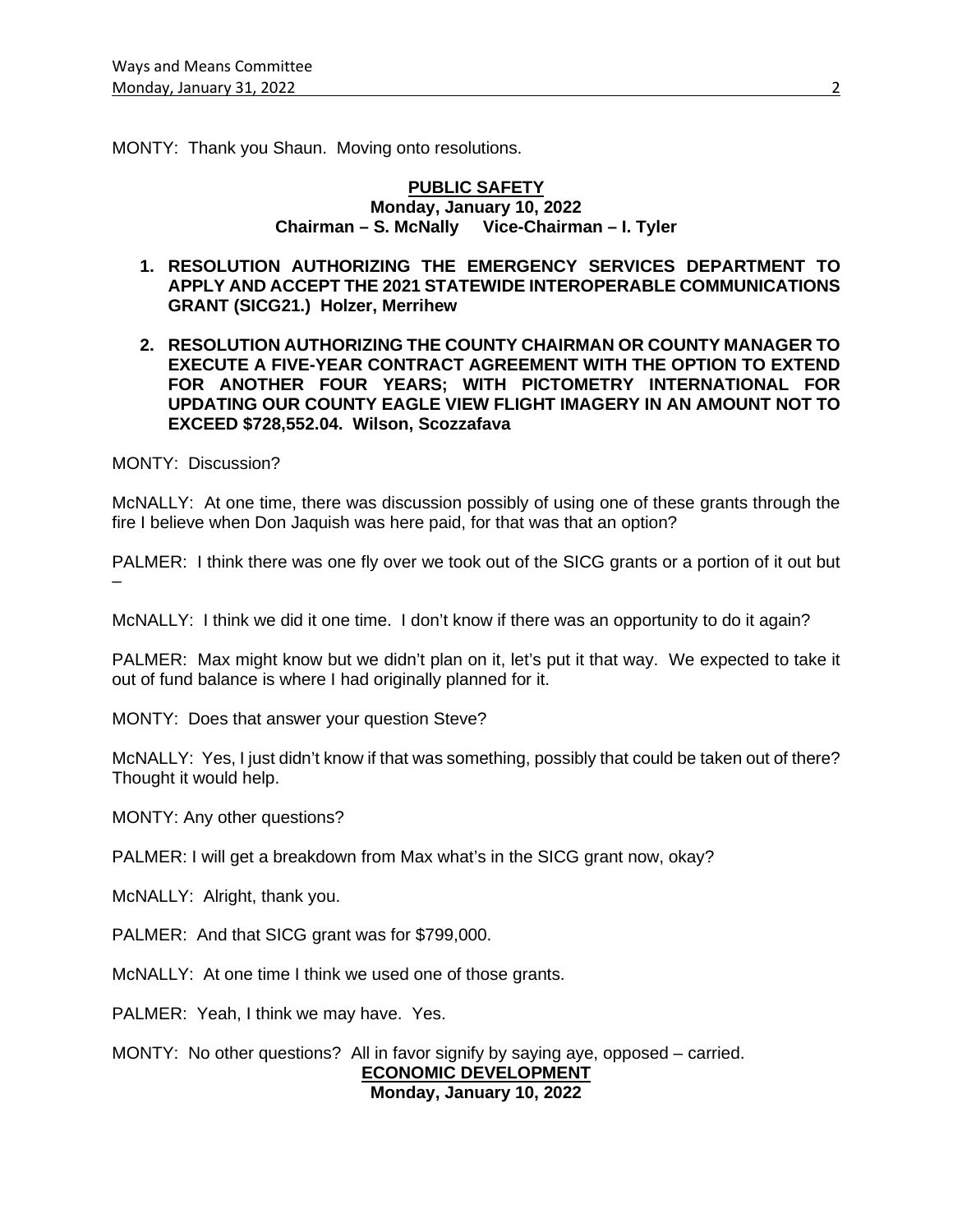# **Chairman – I. Tyler Vice-Chairman – R. Holzer**

#### **NO RESOLUTIONS**

**HUMAN SERVICES Monday, January 10, 2022 Chairman – JP. Wilson Vice-Chairman - C. Harrington**

- **3. RESOLUTION OF CONGRATULATIONS AND APPRECIATION TO STEPHANIE SNOW UPON HER RETIREMENT FROM ESSEX COUNTY DEPARTMENT OF SOCIAL SERVICES. Stanley, unanimous**
- **4. RESOLUTION OF CONGRATULATIONS AND APPRECIATION TO CINDY HEALD UPON HER RETIREMENT FROM ESSEX COUNTY DEPARTMENT OF SOCIAL SERVICES. Merrihew, unanimous**
- **5. RESOLUTION OF CONGRATULATIONS AND APPRECIATION TO LISA NYE UPON HER RETIREMENT FROM ESSEX COUNTY DEPARTMENT OF SOCIAL SERVICES. Wilson, unanimous**
- **6. RESOLUTION AUTHORIZING THE COUNTY CHAIRMAN OR COUNTY MANAGER TO EXECUTE A CONTRACT WITH BEACON INSURANCE FOR MOBILE CRISIS SERVICES IN THE MENTAL HEALTH DEPARTMENT. Harrington, Hughes**
- **7. RESOLUTION AUTHORIZING THE APPOINTMENT OF JOHN KOUTRAS, MD AS A DIRECTOR OF COMMUNITY SERVICES DESIGNEE PHYSICIAN, IN ACCORDANCE WITH NEW YORK STATE MENTAL HYGIENE LAW. Hughes, Tyler**
- **8. RESOLUTION AUTHORIZING THE COUNTY CHAIRMAN OR COUNTY MANAGER TO EXECUTE A CONTRACT WITH VANESSA FUNFSINN, LICENSED MARRIAGE AND FAMILY THERAPIST, FOR THE SUPERVISION OF CLINICIANS PURSUING INFANT MENTAL HEALTH CREDENTIALING IN THE MENTAL HEALTH DEPARTMENT, AT AN HOURLY RATE OF \$100.00 PER HOUR, UP TO FOUR (4) HOURS PER MONTH WITH FUNDS TO COME FROM THE SYSTEM OF CARE GRANT. DeZalia, Scozzafava**
- **9. RESOLUTION AUTHORIZING THE ESSEX COUNTY MENTAL HEALTH DEPARTMENT TO OBTAIN CERTIFICATION FROM THE OFFICE OF MENTAL HEALTH TO SET UP A SATELLITE LOCATION FOR CHILDREN MENTAL HEALTH SERVICES AT CHAMPLAIN VALLEY EDUCATIONAL SERVICES (CVES) MINEVILLE LOCATION. Harrington, Scozzafava**
- **10. RESOLUTION AUTHORIZING THE MENTAL HEALTH DEPARTMENT TO APPLY FOR AN INTEGRATED OUTPATIENT SERVICES (IOS) LICENSE TO BECOME DUALLY LICENSED FOR MENTAL HEALTH AND SUBSTANCE USE TREATMENT. Tyler, Merrihew**
- **11. RESOLUTION AUTHORIZING THE APPOINTMENT OF JOANN HUSSLEIN AS A MEMBER OF THE MENTAL HEALTH SUBCOMMITTEE OF THE ESSEX COUNTY COMMUNITY SERVICES BOARD, FOR A TERM EFFECTIVE JANUARY 1, 2022 – DECEMBER 31, 2023. Tyler, Hughes**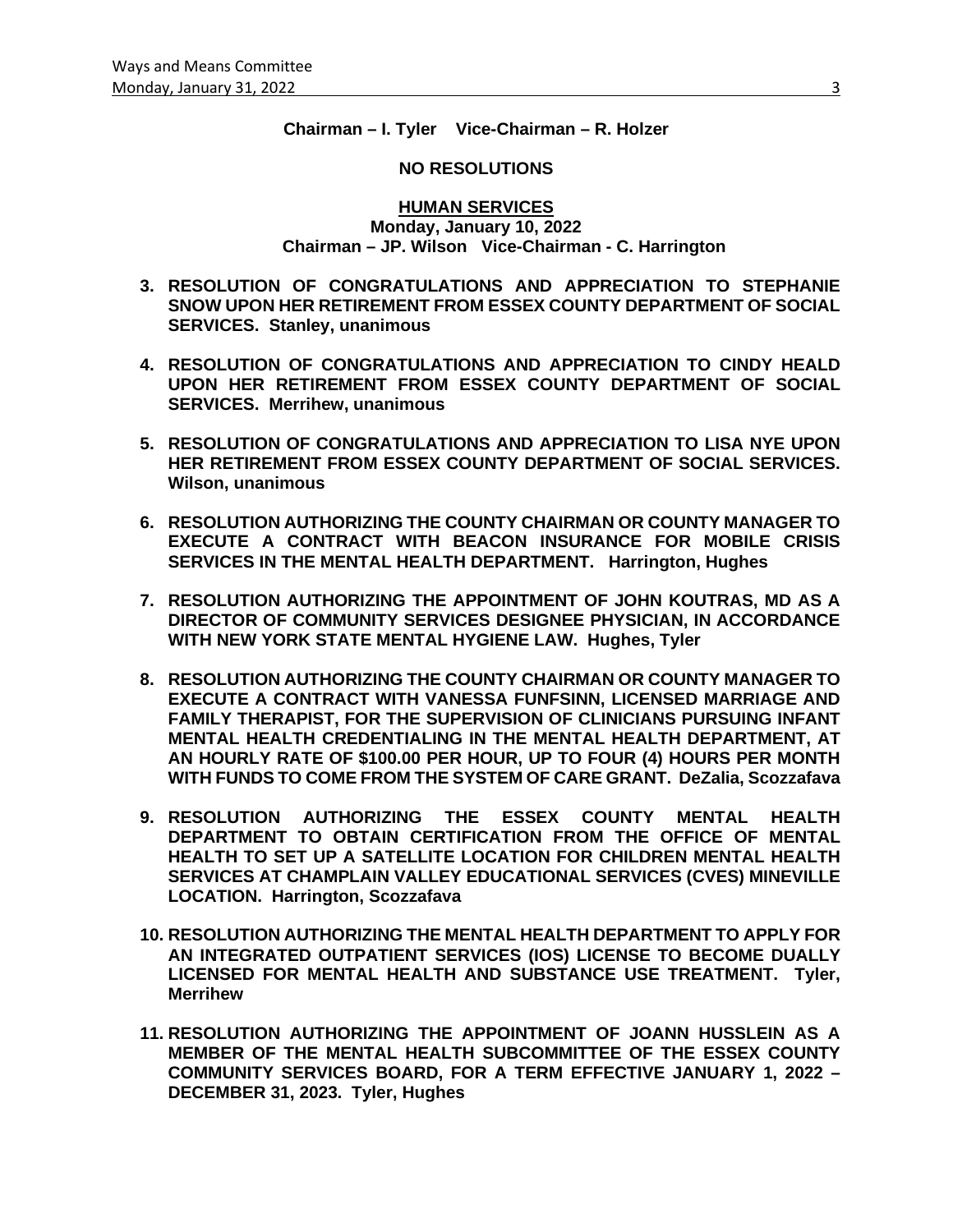**12. RESOLUTION OF CONGRATULATIONS AND APPRECIATION TO ROSE KOOP-ANGELICOLA, BSRN UPON HER RETIREMENT AS A PUBLIC HEALTH NURSE FOR ESSEX COUNTY HEALTH DEPARTMENT. Monty, unanimous**

> **DEPARTMENT OF PUBLIC WORKS Tuesday, January 18, 2022 Chairman – R. DeLoria Vice–Chairman – C. Barber**

- **13. RESOLUTION AUTHORIZING THE ISSUANCE OF A PERMIT TO IRON MAN LAKE PLACID FOR THE USE OF COUNTY ROADWAYS FOR THE 2022 IRON MAN TRIATHLON COMPETITION, SUNDAY, JULY 24, 2022. Wilson, Winemiller**
- **14. RESOLUTION AUTHORIZING A PERMIT TO THE WILMINGTON HISTORICAL SOCIETY FOR THE USE OF COUNTY ROUTE 83, SPRINGFIELD ROAD IN THE TOWN OF WILMINGTON TO CONDUCT A 5K AND 10K RACE ON SATURDAY, JUNE 18, 2022. Holzer, Barber**
- **15. RESOLUTION AUTHORIZING THE IMPLEMENTATION AND FUNDING IN THE FIRST INSTANCE 100% OF THE FEDERAL AID AND STATE "MARCHISELLI" PROGRAM-AID ELIGIBLE COSTS, OF A TRANSPORTATION FEDERAL-AID PROJECT AND APPROPRIATING FUNDS THEREFORE – WATER STREET OVER THE BRANCH BRIDGE REPLACEMENT PROJECT IN THE TOWN OF ELIZABETHTOWN. Merrihew, DeZalia**
- **16. RESOLUTION AUTHORIZING THE IMPLEMENTATION AND FUNDING IN THE FIRST INSTANCE 100% OF THE FEDERAL AID AND STATE "MARCHISELLI" PROGRAM-AID ELIGIBLE COSTS, OF A TRANSPORTATION FEDERAL-AID PROJECT AND APPROPRIATING FUNDS THEREFORE – ALEXANDRIA AVENUE OVER LAKE GEORGE OUTLET IN THE TOWN OF TICONDEROGA. Wright, Barber**
- **17. RESOLUTION AUTHORIZING THE COUNTY CHAIRMAN OR COUNTY MANAGER TO EXECUTE A CONTRACT WITH CPL ARCHITECTURE, ENGINEERING AND PLANNING IN THE AMOUNT OF \$352,693.00, FOR PROFESSIONAL ENGINEERING SERVICES INCLUDING PRELIMINARY AND FINAL DESIGN, PERMITTING ENVIRONMENTAL, RIGHT OF WAY AND BIDDING SERVICES FOR THE ALEXANDRIA AVENUE OVER THE OUTLET OF LAKE GEORGE BRIDGE REPLACEMENT PROJECT LOCATED IN THE TOWN OF TICONDEROGA WITH FUNDS TO COME FROM FEDERAL AID FUNDS. Wright, DeZalia**
- **18. RESOLUTION OF CONGRATULATIONS TO THE TOWN OF WILMINGTON ON THEIR BICENTENNIAL. Holzer, unanimous**
- **19. RESOLUTION OF CONDOLENCE TO THE FAMILY OF DONAL DEMACY. Holzer, unanimous**

**PERSONNEL Tuesday, January 18, 2022 Chairman – S. DeZalia Vice-Chairman – JP. Wilson**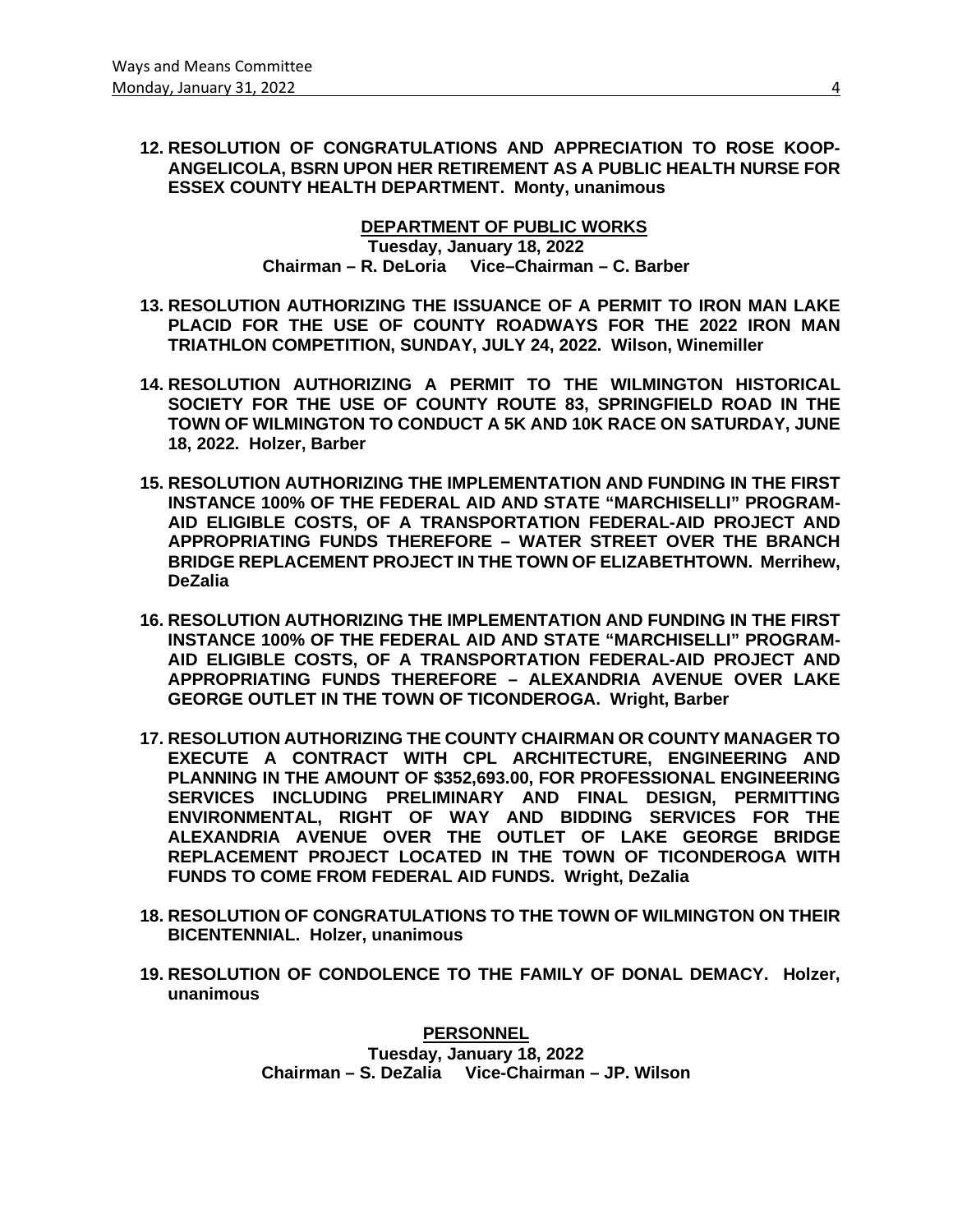**20. RESOLUTION AUTHORIZING INCLUSION OF THE ESSEX COUNTY CORONERS TO RECEIVE THE PREMIUM PAY INCENTIVE AS AUTHORIZED AND PURSUANT TO THE TERMS OF RESOLUTION NO. 278 OF DECEMBER 7, 2021. Tyler, Hughes. Scozzafava, McNally, Stanley – opposed.**

# **FINANCE/TAX REDUCTION/MANDATE RELIEF Tuesday, January 18, 2022 Chairman – T. Scozzafava Vice-Chairman – N. Merrihew**

- **21. RESOLUTION TO ACCEPT, ADOPT AND PLACE ON FILE THE 2021 ANNUAL ACCOUNTING OF MONIES RECEIVED AND DISBURSED BY THE OFFICE OF THE ESSEX COUNTY CLERK. Scozzafava, Merrihew**
- **22. RESOLUTION AUTHORIZING A CHANGE IN HOURS OF THE NEWLY CREATED FISCAL MANAGER POSITION IN THE TREASURERS OFFICE FROM 35 TO 40 HOURS PER WEEK WITH FUNDS TO COME FROM BUDGETED FUNDS. Scozzafava, Wright**
- **23. RESOLUTION REMOVING JANE HASKINS AS AN AUTHORIZED SIGNER AND ADDING HILARY WHITE AS AN AUTHORIZED SIGNER ON ALL DOCUMENTS AND ACCOUNTS AT CHAMPLAIN NATIONAL BANK. Winemiller, Scozzafava**

MONTY: Discussion?

HUGHES: Is this a specific department or?

PALMER: Yeah this is for Treasurers. Jane Haskins was the Deputy and she retired.

HUGHES: Thank you.

MONTY: Any other questions? No questions, all in favor signify by saying aye, opposed – carried.

**24. RESOLUTION AUTHORIZING THE EXTENSION OF AUDITING SERVICES WITH OUR CURRENT CONTRACTUAL AGREEMENT WITH DRESHER & MALECKI, LLP CERTIFIED PUBLIC ACCOUNTS TO INCLUDE CONSULTING, OVERSIGHT AND REPORTING REQUIREMENTS OF THE AMERICAN RECOVERY ACT FUNDING FOR THE COUNTY OF ESSEX AND ADDITIONALLY TO PROVIDE THE SAME SERVICES TO THE 18 ESSEX COUNTY TOWNS AT THE PREVIOUSLY AGREED TO RATES IDENTIFIED WITHIN THE CURRENT CONTRACT. Tyler, Wilson**

MONTY: Discussion?

WINEMILLER: What was the rate?

PALMER: \$200 for partner, \$195 for associate I think and I think it was like \$145 for the rest.

WINEMILLER: And they would bill the towns directly if we utilize that service?

PALMER: Yes.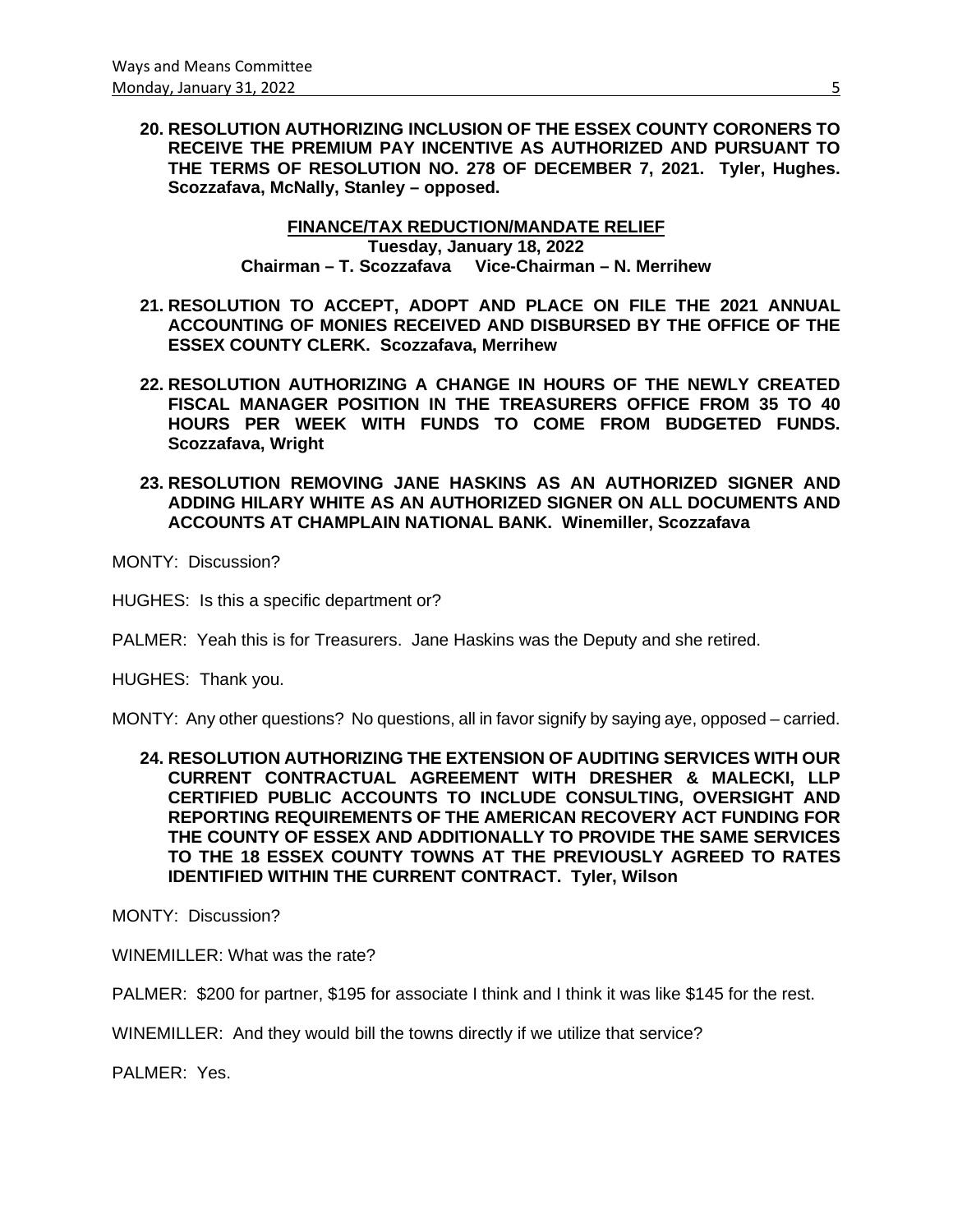SCOZZAFAVA: And Dan, correct me if I'm wrong but you can use the funds for that too, correct?

PALMER: Absolutely, that's a recoverable cost under the American Recovery Funds yes.

MONTY: Other questions? No other questions all in favor signify by saying aye, opposed carried.

### **25. RESOLUTION AUTHORIZING THE POSITION OF NETWORK COORDINATOR IN THE INFORMATION SYSTEMS DEPARTMENT AND FURTHER AUTHORIZING THE COUNTY MANAGER TO FILL SUCH POSITION. Scozzafava, Barber**

### MONTY: Discussion?

PALMER: Just so you're aware, I was able to start James back today that's the good news. The bad news is that my other Network Coordinator resigned so I still need the position in order to try and fill that one so we gained James back but we lost Nate.

MONTY: Discussion?

WINEMILLER: I just had a question. I don't know if it pertains to this per say but I know we talked about it Dan previously about Essex County IT assisting the towns with their websites. Is that still something that we can talk about?

PALMER: Sure. Yes, that's like a different area for us. I mean we have programmers and we have network techs but I've got two programmers, actually I've got three programmers so we can look. Luisa does almost all Board of Elections programming work there but Jonathan and the new guy we hired are certainly may have some time for that so I'll talk to them.

WINEMILLER: I would appreciate that. Thank you.

MONTY: Other questions? No questions, signify by saying aye, opposed – carried.

# **26. RESOLUTION AUTHORIZING THE TRANSFER OF GENERAL FUND BALANCE IN THE AMOUNT OF \$728,552.04, TO THE CAPITAL FUND PROJECT #22-1 FOR A CONTRACT WITH PICTOMETRY INTERNATIONAL CORP. TO DO A FLYOVER FOR GIS AND IMAGEMATE SOFTWARE UPDATES. Scozzafava, Tyler**

### MONTY: Discussion?

PALMER: Again, this is just a defining out we are going to fund that previous resolution for the flyover and we're taking it, this is over a nine-year period, one five-year contract with a four-year renewal, what we'll do is we'll take out of expended fund balance and put it into a reserve account and as we need to pay this out we'll pay it out. The first five years would be around \$365,000 and the second four years will be around \$362,000, but again, we will take that out on reserve fund balance.

MONTY: Questions? No questions, all in favor signify by saying aye, opposed – carried.

# **27. RESOLUTION OF CONDOLENCE TO THE FAMILY OF BARBARA BRASSARD. Scozzafava, unanimous**

MONTY: Resolutions from the floor, Judy.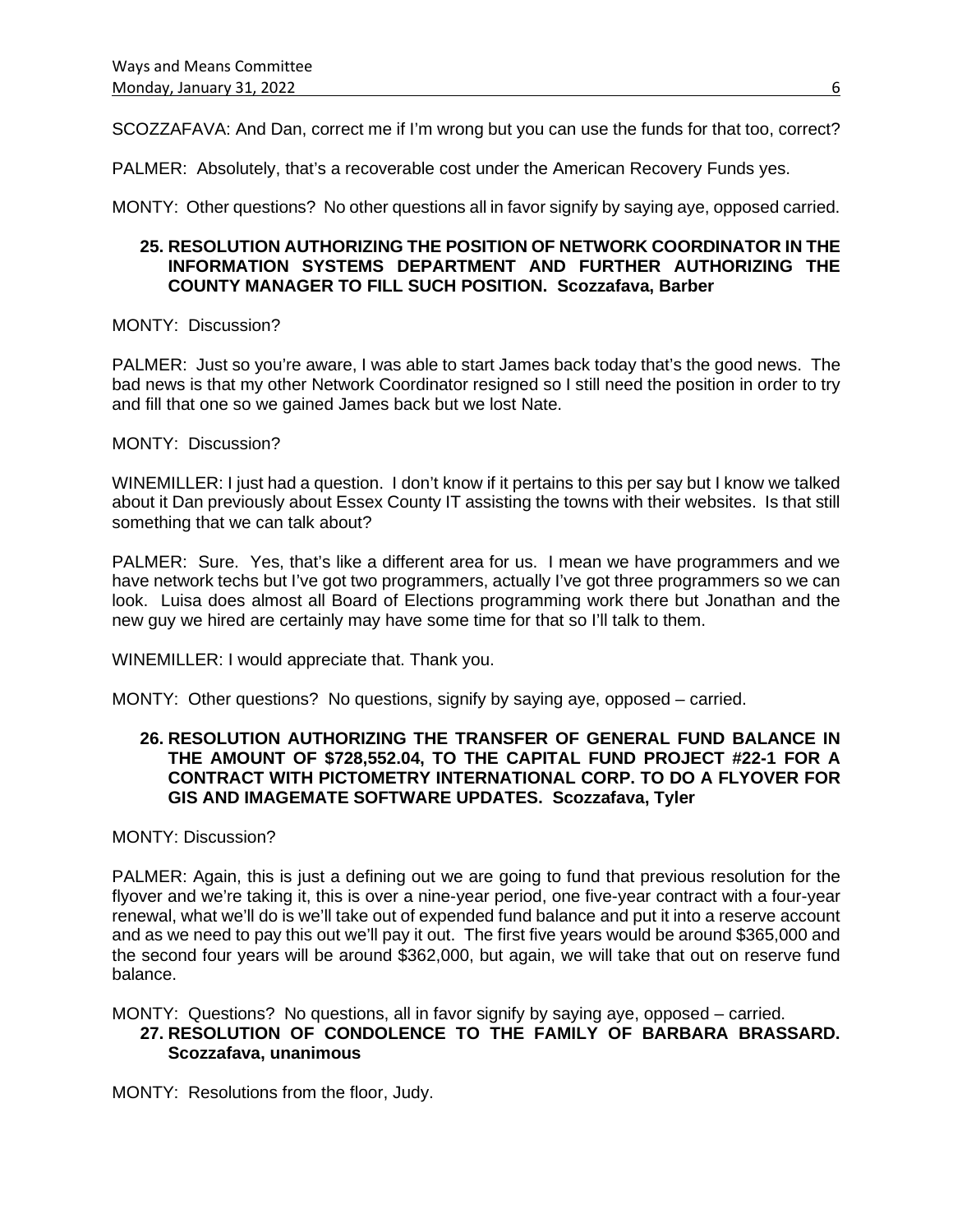GARRISON: Everyone has a copy on their desks, from the Mental Health Department. Resolution authorizing a contract with Psychiatric Faculty Practice for a Board Certified Child Psychiatrist, one day per week, up to \$225/hour, with a maximum of \$94,000 per year.

**RESOLUTION AUTHORIZING THE COUNTY CHAIRMAN OR COUNTY MANAGER TO EXECUTE A CONTRACT WITH PSYCHIATRIC FACULTY PRACTICE FOR A BOARD CERTIFIED CHILD PSYCHIATRIST, IN THE MENTAL HEALTH DEPARTMENT FOR ONE DAY PER WEEK, UP TO \$225/HOUR, WITH A MAXIMUM SALARY OF \$94,000 PER YEAR, WITH FUNDS TO COME FROM BUDGETED FUNDS. Wilson, Harrington**

MONTY: Discussion? No discussion, all in favor signify by saying aye, opposed – carried.

SCOZZAFAVA: I have something. First, is a resolution of condolence to the family of Margaret Trombly who is formerly a resident of the Town of Moriah, recently passed away.

### **RESOLUTION OF CONDOLENCE TO THE FAMILY OF MARGARET TROMBLY. Scozzafava, unanimous.**

SCOZZAFAVA: And the second is a resolution of condolence to the family of Michael L. Brenner who was Amy Chapuk's brother in law.

### **RESOLUTION OF CONDOLENCE TO THE FAMILY OF MICHAEL L. BRENNER. Scozzafava, unanimous**

HOLZER: I have a resolution I'd like to recognize and thank the organizers of the World University Games that take place in Lake Placid and surrounding communities in Essex County, New York starting January 12, 2023 and last through January 22, 2023.

### **RESOLUTION OF RECOGNITION AND APPRECIATION TO THE ORGANIZERS OF THE WORLD UNIVERSITY GAMES THAT WILL TAKE PLACE IN LAKE PLACID AND SURROUNDING COMMUNITIES IN ESSEX COUNTY, NEW YORK ON JANUARY 12, 2023 – JANUARY 22, 2023. Holzer, unanimous**

GILLILLAND: I have a resolution of condolence to the family of Spencer Stafford Sr. Spencer Stafford was a leader in our Willsboro community and a member of the Town Board for 30 years.

# **RESOLUTION OF CONDOLENCE TO THE FAMILY OF SPENCER STAFFORD SR. Gillilland, unanimous**

WILSON: I'd like to move a resolution for the Board of Supervisors to approve an MOU subject to the approval of the County Attorney and County Manager for the Town of Keene and Essex County to, an MOU to allow the Town of Keene's town property to build a multi-use trail system focused on Mountain Biking on the property that the County owns on Route 9N, right at the edge of the Town of Keene.

**RESOLUTION APPROVING A MEMORANDUM OF UNDERSTANDING (MOU) BETWEEN THE COUNTY OF ESSEX AND THE TOWN OF KEENE FOR THE USE OF KEENE PROPERTY LOCATED ON ROUTE 9N BY THE TOWN OF KEENE FOR A MULTI-USE TRAIL AND RECREATIONAL SYSTEM OPEN TO THE PUBLIC. Wilson, Holzer**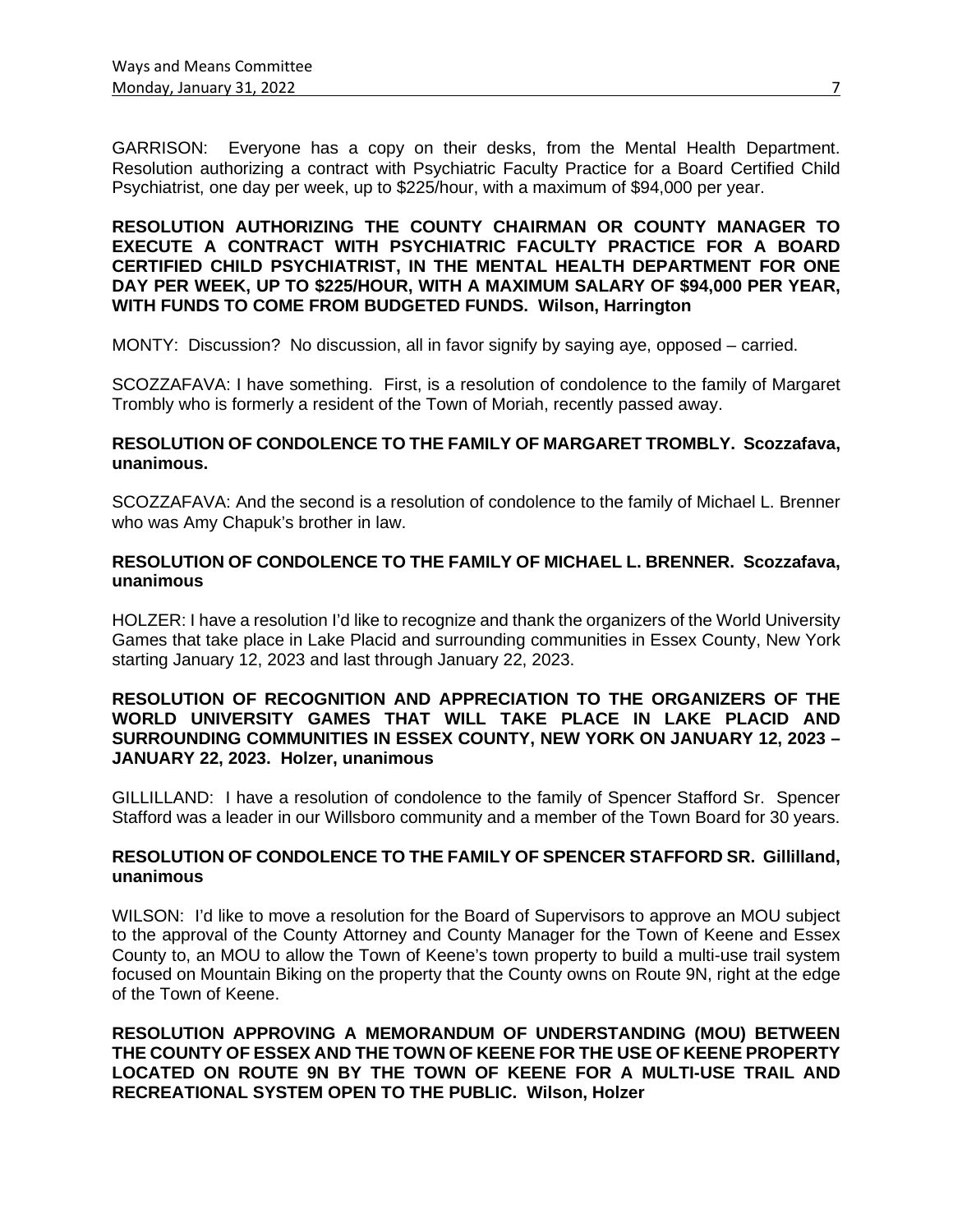MONTY: Discussion?

WILSON: I'm happy to answer any questions.

HUGHES: How much acreage are you talking?

WILSON: It's a 112-acre parcel and I've been working with Alice Halloran from Soil and Water who sort of manages the county owned properties and looking at uses modeled with what Lewis did with their trails on the Thrall Dam property where they built you know public trails on town property so the town would insure it. We are working with BETA as well who's involved with a number of the towns here to have a trail system that would have parts of it dedicated to just mountain biking and keep it separate from other uses like hiking and cross country skiing so in working with Alice she looked at the property, didn't see environmental concerns, there are no other uses going on so we're trying to get Keene to fit in with what Lewis, Elizabethtown and Wilmington are doing to attract bicycling and provide equity for residents of the county and the town.

DOTY: Joe, would the trail have to be designated as an easement from the county?

WILSON: I will let Dan answer that.

MANNING: Yeah, if it's just on our property we wouldn't designate an easement at all it would just be an agreement to allow Keene, basically allow anybody, any residents or visitors to use the property for those purposes so you wouldn't need an easement or anything it would be an agreement.

WILSON: And the county would be named as an additional insured on our insurance and the town would carry the liability.

DOTY: Good luck.

WILSON: Thank you. Any other questions?

MONTY: I think it's a great way for us to promote activities within the county as well as bringing more tourism dollars in because Mountain Biking is becoming a big thing now. Anyway I can help JoePete, I'd be glad to help you.

WILSON: Thank you.

DOTY: Joe can we link Old Mountain Road over to where you are going to?

WILSON: So old Mountain Road is not motorized but we've been looking at and I've talked with the Town of Jay previous Supervisor, Roy, Jim Dougan and I talked about how we could, as we do road projects like making Springfield Road wider and I talked to DOT a little bit about how can we build in more or design in more bicycle access to connect. I know that DOT has a project on Route 73, next year that's going to make a little safer so we're trying to push that in all the road projects. How do we make it safer for motorists and bicyclist on the roads so Springfield Road we talked about. You know, in summertime, Bartlett Road is a good connection between Keene and Jay so yeah, I think the more conversations we have like that about it.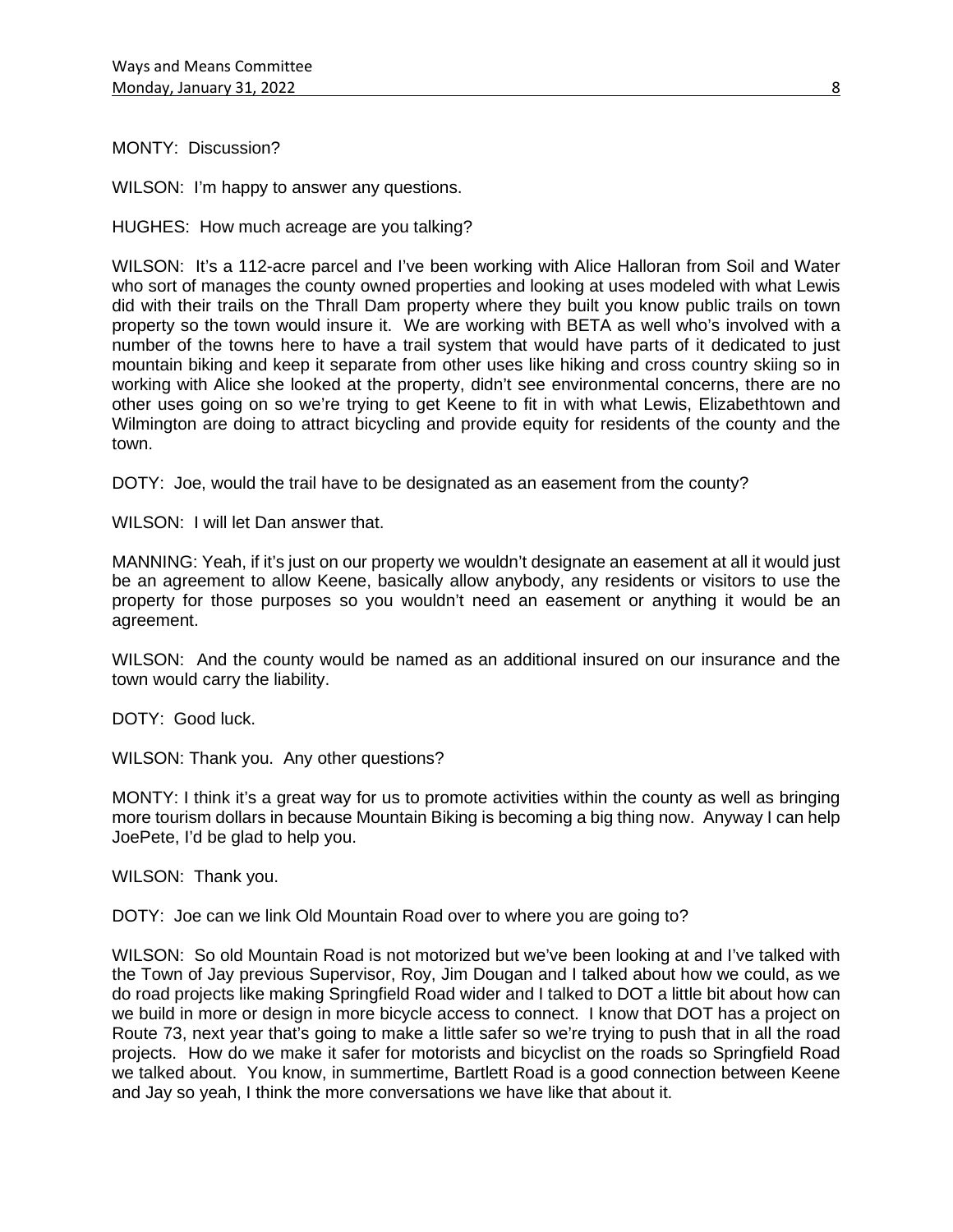DOTY: We are already talking about grooming the trails that hook the old Cascade trail system in from our Craig Wood Golf Course with a special groomer just for these, I don't know what you call these bikes with the wide tires? Fat bikes and to have a machine that pulls that, that's why I was bringing up the Mountain Road so if we could jump over and access you?

WILSON: Well, that's great and I think one of the things we all have in common, I know Roy works with Dave at Barkeater Trails allowing alliance, Noel does, I'm not sure if you did?

MONTY: Yup, we did.

WILSON: So having them be sort of a core our experts in technical advisors I think that will help us coordinate those efforts.

DOTY: That would be great.

WILSON: Thank you

MONTY: Anything further?

WINEMILLER: JoePete do you have plans to have some sort of bike rental place there?

WILSON: Well, that would have to be down the road. Right now there's no water, cell phone, Internet so I think we want to solve some of those infrastructure things before we got that ambitious but it would be a great location for that for sure.

WINEMILLER: Good luck.

WILSON: Thank you.

MONTY: Anything further? Nothing further, all in favor signify by saying aye, opposed – carried.

WILSON: Thank you all.

MONTY: I do have one and then Dan has got one. I'd like to offer a resolution of condolence to the family of John Konowitz who passed away suddenly Friday. He was a tremendous man, coaching icon, set up a scholarship that had benefitted many, many of the kids in our communities in honor of his wife Judy who has Alzheimer's and it's just a sad thing, tremendous loss so I would like to offer that resolution of condolence.

# **RESOLUTION OF CONDOLENCE TO THE FAMILY OF JOHN KONOWITZ. Monty, unanimous**

MONTY: Thank you, Dan.

MANNING: Just quickly I have just one resolution. I had sent I guess the end of last week a resolution, a copy of the resolution and the resolution reads, a resolution approving the Allergan New York Opioid settlement sharing agreement between participating subdivisions and Allergan and the execution of a New York subdivision election and release form together with any and all necessary pertinent documents required to settle Essex County's interest in the current New York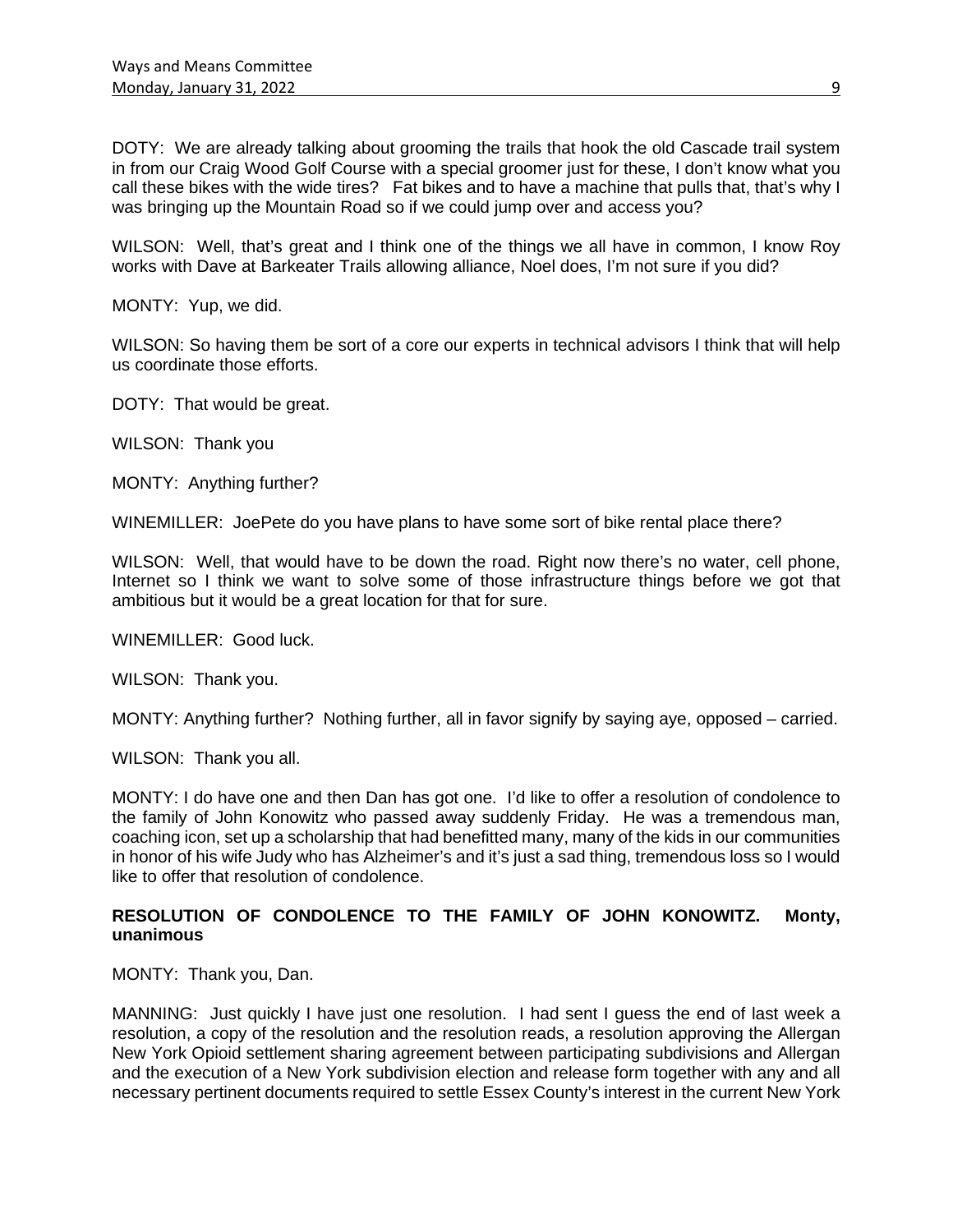State litigation involving Allergan. This resolution will basically allow Dan Palmer, Shaun and or me to sign all the necessary documents to settle this opioid litigation with Allergan. The initial amount of proceeds we feel we are going to receive is about \$73,470, this resolution provides for that and any or all additional settlement money we might receive relative thereto. There's also regional special funds from which we can get additional monies. The body of the resolution, the meat of it just simply says to authorize us to settle with Allergan with approximately \$73,470.10, with additional monies set forth in the New York Opioid settlement agreement also resolved as I said, the County Manager, County Chairman or myself to sign the New York State Opioid settlement sharing agreement and the election and release form and any other documents relative to the settlement release form simply a settlement release saying, we're not going to sue you any more on this we're getting what we are going to get. The other one is to participate in this lawsuit the lawsuit was begun by Nasua and Suffolk counties and the State of New York after everything shook out they got \$125 million dollars going to participating municipalities so that's that.

This is similar to what we did a awhile a go with J&J or Jansen I don't remember the amount it was around \$200,000 I think. We can expect money some time by the end of February. I anticipate the next thing I will have is some sort of notification from our lawyers, Napoli & Shkolnik authorizing us to send wire instructions so they will wire the fund and as I said in my correspondence there are two pots to these monies, one is an unrestricted pot which you can use and you don't have to prove anything but I would caution you that I would use it for some sort of opioid connected purpose and there's many ways and many things that can be connected to opioid abuse and then there's the restricted pot where you have to establish a program whether it could be helping the Sheriff's Department with opioid problems, Mental Health, Public Health all sorts of things, child counseling, adult counseling so that's restricted but you'll have to submit to, at this point I think it's the Department of Health so that's it. I just need a motion, a second, discussion and then a roll call. Don't need a roll call, sorry.

**RESOLUTION APPROVING THE ALLERGAN NEW YORK OPIOID SETTLEMENT SHARING AGREEMENT BETWEEN PARTICIPATING SUBDIVISIONS AND ALLERGAN AND THE EXECUTION OF A NEW YORK SUBDIVISION ELECTION AND RELEASE FORM TOGETHER WITH ANY AND ALL NECESSARY PERTINENT DOCUMENTS REQUIRED TO SETTLE ESSEX COUNTY'S INTEREST IN THE CURRENT NEW YORK STATE LITIGATION INVOLVING ALLERGAN. Scozzafava, Stanley**

MONTY: Discussion, questions? No discussion, all in favor signify by saying aye, opposed – carried.

TYLER: I see Mr. Diskin is in our presence, I didn't know if he wanted to discuss an issue with this board today? No?

MONTY: Sure.

DISKIN: Last week I got a notification from a tax payer and owner who owns three properties in Elizabethtown and seven in Westport, that there was a problem with their school taxes. I want to give just a little back ground on it. We were notified that she had sent a certified, mailed a check by certified mail to the Boquet Valley School District, the Boquet Valley School District employee who picked it up, signed for the check but for some reason, the check never got to the tax collector, it never got recorder and all of her taxes came back as unpaid. It's quite an extensive amount of property, they own a lot of properties. I believe the school taxes were themselves for those ten properties, were in excess of \$40,000, so it cost a lot in relevy and interest. So I talked to the school district, I talked to Mr. Meyer the school Superintendent and he validated, he checked it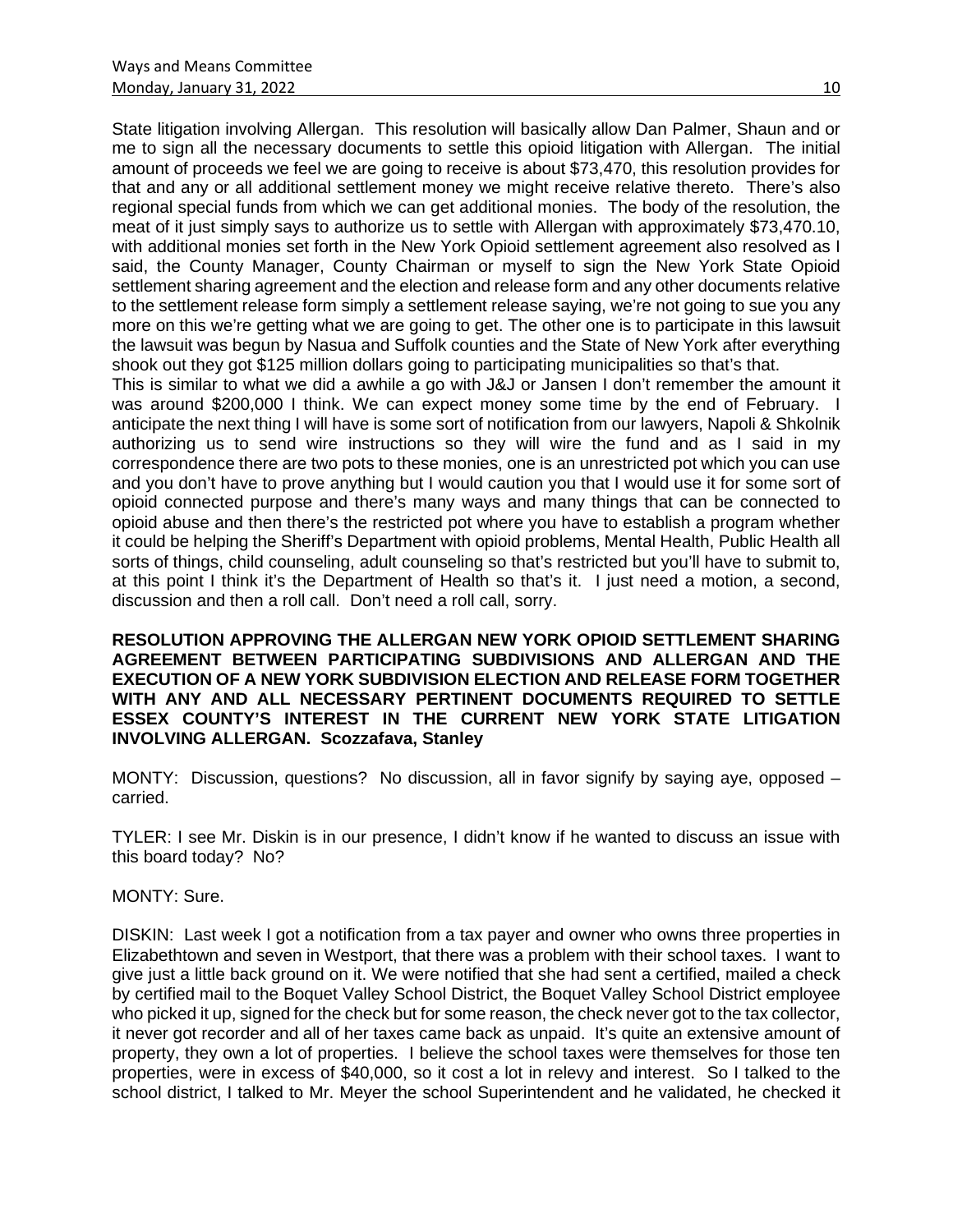out and found the green card, proved it was delivered there but they have not found the check but he is going to go to his board and ask that the interest be relieved on these properties and I told him, contingent upon that I would ask this Board to relieve the penalty of 7% because I just feel that the taxpayer hadn't made any mistake in doing this, it was some error at the school district that caused this person probably eight to ten thousands of dollars of interest and penalties on this. They have paid them. They have paid the tax. The taxpayer went ahead and paid their taxes so this will be a refund on the penalty part, the school, we'll get a refund from the school or a payback from the school for the interest. I can give you specific property tax maps and the dollar amounts to everybody by regular board.

SCOZZAFAVA: If they have the green card they obviously mailed it, the school misplaced it so they should not be charged any penalties so I would move that.

**RESOLUTION CANCELING AND WAIVING INTEREST, PENALTIES AND OTHER CHARGES PURSUANT TO REAL PROPERTY TAX LAW, SECTION 1182, ON PARCELS OWNED BY VINCENT PLACE IN THE TOWNS OF ELIZABETHTOWN AND WESTPORT AND CANCELING ALL INTEREST CHARGED BY THE SCHOOL DISTRICT ON THE SAME PARCELS. Scozzafava, Tyler**

MONTY: Further discussion? No further discussion, all in favor signify by saying aye, opposed – carried.

DISKIN: I will have a list of the dollar amounts and the tax map numbers by regular meeting next week.

MONTY: Thank you Mike. Anything else from the floor?

PALMER: Yeah, we had a couple out of EMS that was moved, a request to purchase a used ambulance from the Elizabethtown-Lewis EMS Squad for the Essex County EMS program. This is part of the, it is eligible under the New York EMS Program. The amount would be up to \$10,000, so it would be a request purchase from Elizabethtown-Lewis EMS.

# **RESOLUTION AUTHORIZING THE PURCHASING AGENT TO PURCHASE A USED AMBULANCE FROM THE ELIZABETHTOWN-LEWIS EMS SQUAD IN AN AMOUNT NOT TO EXCEED \$10,000.00, WITH FUNDS TO COME FROM THE DEPARTMENT OF STATE MRF GRANT. Barber, Merrihew**

MONTY: Discussion? No further discussion, all in favor signify by saying aye, opposed – carried.

PALMER: Then the second one was a request to purchase five advanced life support (ALS) monitors for the county EMS agencies. The funds are in the 2022 budget and are reimbursable through the State grant. It's for the part of this scope of work contained in the grant application and that is in an amount of \$150,000.

**RESOLUTION AUTHORIZING THE PURCHASING AGENT TO PURCHASE FIVE (5) ADVANCED LIFE SUPPORT (ALS) MONITORS FOR THE COUNTY EMS AGENCIES IN AN AMOUNT NOT TO EXCEED \$150,000.00, WITH BUDGETED FUNDS REIMBURSABLE THROUGH THE NEW YORK STATE MRF GRANT. Merrihew, Gillilland**

MONTY: Discussion? No further discussion, all in favor signify by saying aye, opposed – carried.